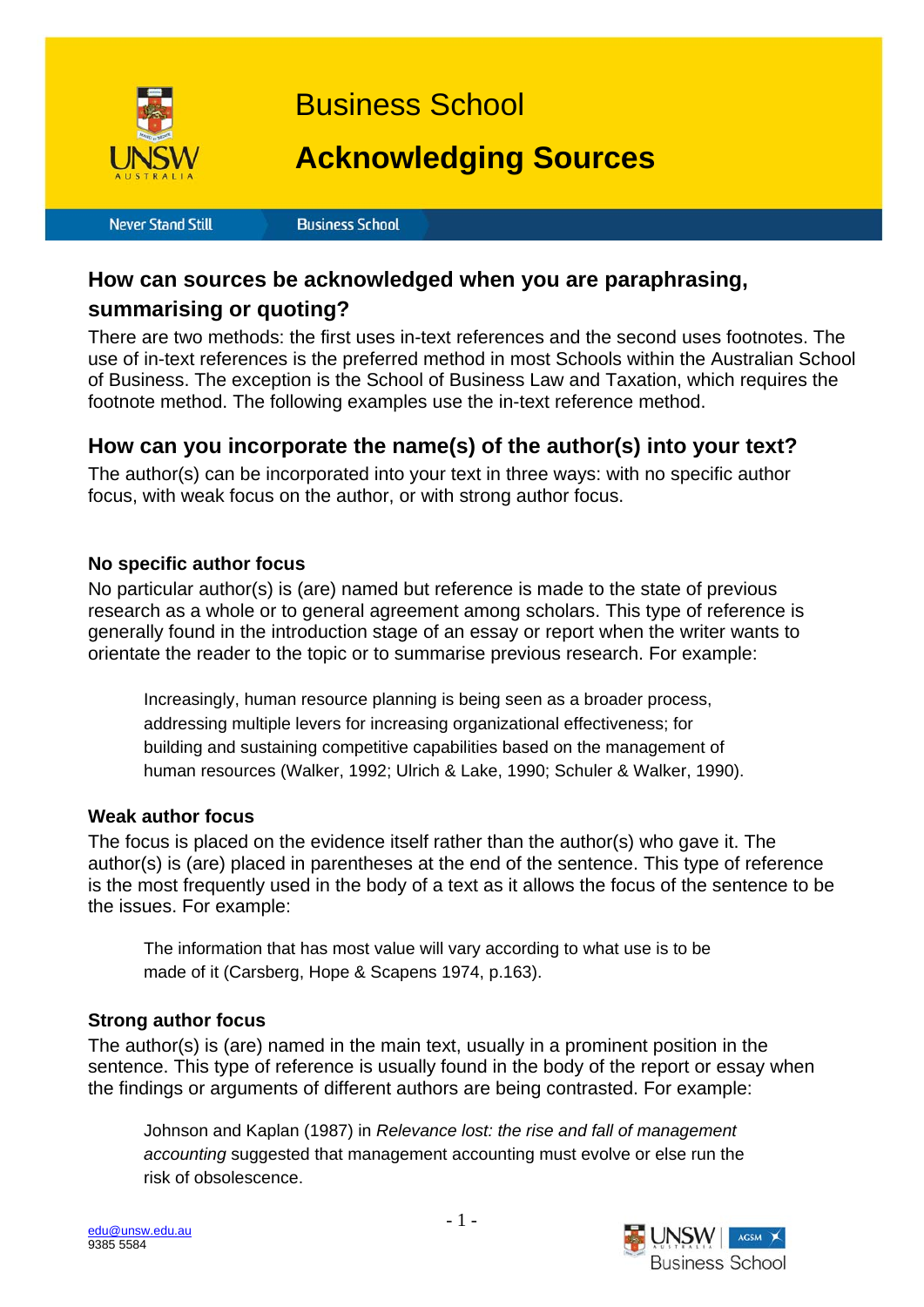# **What tense should you use when you are referring to others' ideas?**

The appropriate tense depends on the type of author focus: the current relevance of the ideas; and the reporting verb used.

#### **Present perfect tense**

This tense is often used where the focus is on the research of several authors. For example:

The term 'globalisation' has become almost a by-word for heterodox analyses of the international economy and polity (Holland 1987; Gill and Law 1988; McGrew and Lewis 1992).

The present perfect tense is also used in general statements that describe the level of research activity in an area. For example:

Little research has been done on referencing in the assignment writing of Commerce students.

### **Present tense**

The present tense is usually used when the focus of the citation is on the information. This indicates that you consider the information you are citing is fact. For example:

General Motors Corporation and Ford Motor Corporation are independently creating online supplier networks for all goods and services they buy (White 1999).

The present tense is usually used with strong author focus and verbs of stating, arguing, showing and thinking. For example:

Smith (1999) argues that none of these methods is appropriate.

The present tense is used, in spite of the fact that the authors wrote their ideas at some time prior to your reference, because the ideas are still relevant in the present. You may, however, in some contexts, prefer to use the past tense or the present perfect tense.

### **Past tense**

The past tense is usually used when the author focus is strong and the verbs used are verbs of doing or acting. For example:

Brown (1995) found that the majority of students had difficulty with the first assignments they were required to write.

The past tense can also be used when you are citing references that are more than ten years old. You may be citing them to give background and to contrast the earlier ideas about an issue with what people think now.

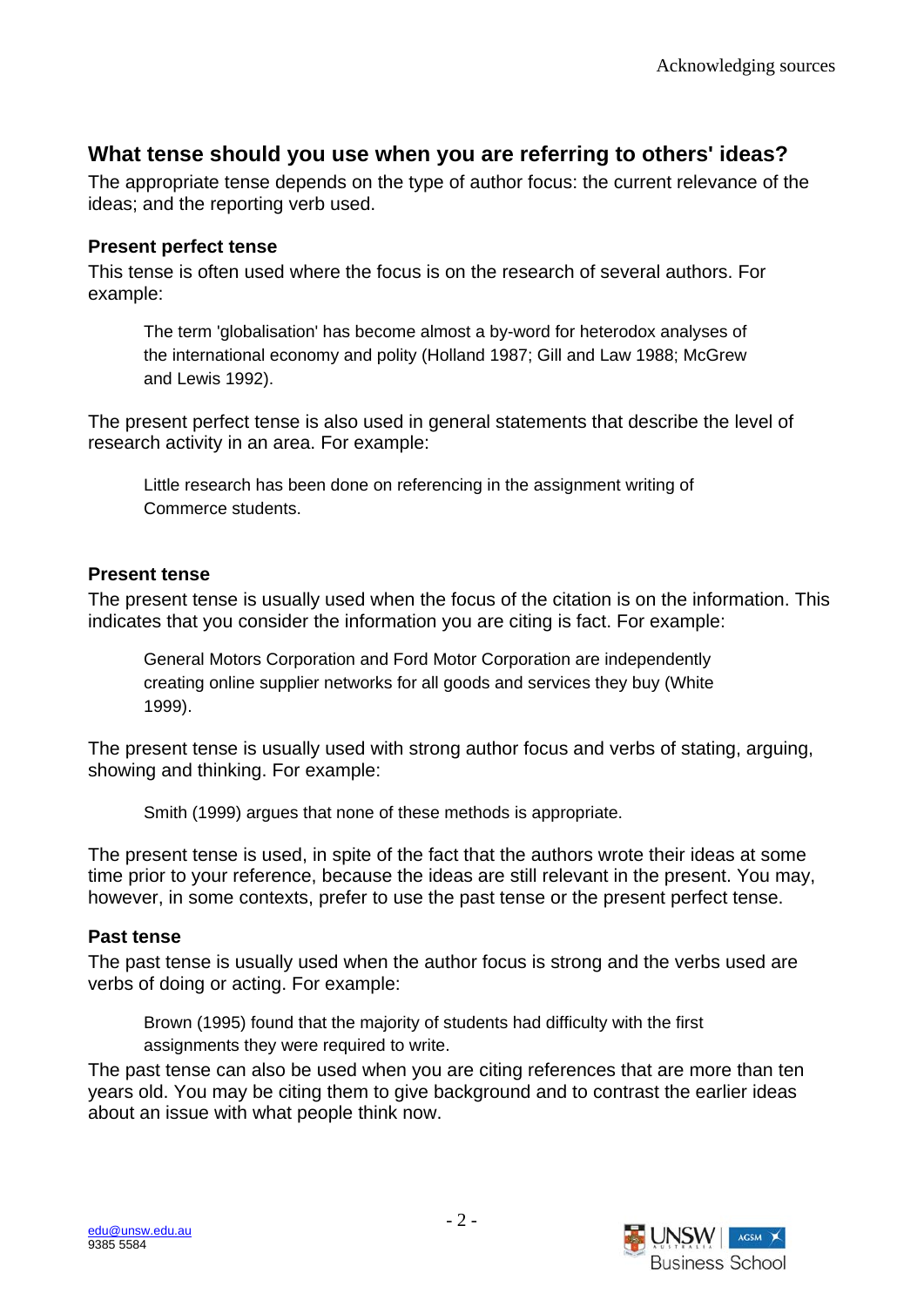# **Which reporting verbs should you use?**

Your choice of reporting verb depends on the meaning you wish to convey. Some reporting verbs are neutral and give no indication of either the author's feelings or of your feelings about what the author said. Other verbs can indicate the purpose of the author and how strong the author's expression was. They can also indicate the extent to which you accept the author's views.

| Verbs and other expressions neutral in meaning                    |                                                                    |                                                                 |
|-------------------------------------------------------------------|--------------------------------------------------------------------|-----------------------------------------------------------------|
| according to<br>define<br>note                                    | acknowledge<br>describe<br>point out                               | comment<br>discuss<br>state                                     |
| Verbs that indicate the author's position on an issue             |                                                                    |                                                                 |
| allege<br>challenge<br>defend<br>endorse<br>put forward<br>refute | argue<br>claim<br>doubt<br>take issue with<br>recommend<br>suggest | assert<br>concede<br>emphasise<br>maintain<br>reject<br>support |
| Verbs that indicate the author's thinking                         |                                                                    |                                                                 |
| assume<br>hypothesise<br>take for granted                         | believe<br>predict<br>think                                        | consider<br>recognise                                           |
| Verbs that indicate the author is showing something               |                                                                    |                                                                 |
| demonstrate<br>indicate                                           | explain<br>present                                                 | illustrate<br>show                                              |
| Verbs that indicate the author is proving something               |                                                                    |                                                                 |
| confirm<br>substantiate                                           | establish<br>validate                                              | prove<br>verify                                                 |
| Verbs that indicate what the author did                           |                                                                    |                                                                 |
| analyse<br>evaluate<br>investigate                                | apply<br>examine<br>observe                                        | estimate<br>find<br>study                                       |